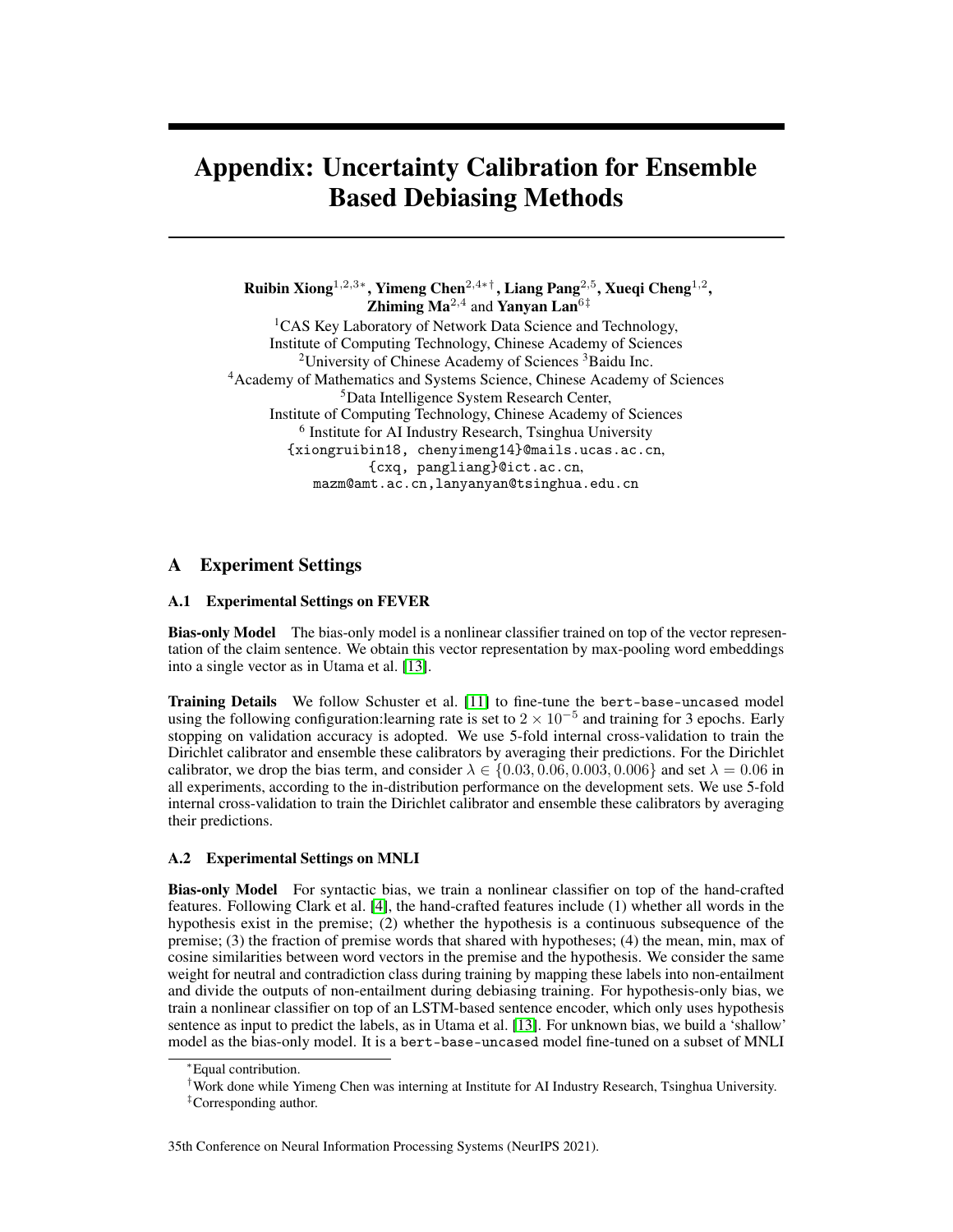training set for 3 epochs using the learning rate of  $5 \times 10^{-5}$ . The subset contained 2K examples randomly sampled from MNLI training set, as in Utama et al. [\[14\]](#page-7-3).

Training Details For both hypothesis-only bias and syntactic bias, we fine-tune the bert-base-uncased model for all settings using the default configuration: learning rate is set to 5×10−<sup>5</sup> and training for 3 epochs, as in Utama et al. [\[13\]](#page-7-0). The exception is for DRiFt on syntactic bias since we found it convergences slow on the in-distribution development set. We train it for 6 epochs for all settings. Early stopping on validation accuracy is adopted. For unknown bias, we following Utama et al. [\[14\]](#page-7-3) to fine-tune bert-base-uncased model for all settings using the following configuration: learning rate is set to  $5 \times 10^{-5}$  and training for 5 epochs. We observed that MoCaD framework converges faster on the challenging dataset than the original EBD methods. Since the assumption is not having access to any out-of-domain test data, and there is no available development set for HANS, we follow [\[2;](#page-7-4) [10\]](#page-7-5) to perform the model section on the test set. Here, we simply pick the model trained at the second-to-last epoch for MoCaD on unknown bias. For the Dirichlet calibrator, we use the same configuration as in FEVER.

## B Proof for Decomposition

*Proof.* In Zhang et al. [\[15\]](#page-7-6), it is assumed that there exists a *leakage-neutral* distribution  $\mathscr{D}$  with domain  $X \times Y \times Z \times S$ , where X is the input feature space, L is the sampling strategy feature space and S is the binary sampling intention space. The observed distribution is denoted as  $\hat{\mathscr{D}}$ , which satisfies  $\mathbb{P}_{\hat{\mathcal{D}}}(x, y, l) = \mathbb{P}_{\hat{\mathcal{D}}}(x, y, l | S = Y)$ . In the following, we omit the subscripts for  $\hat{\mathcal{D}}$ . The following assumptions are adopted in [\[15\]](#page-7-6):

$$
\mathbb{P}(Y|L) = \mathbb{P}(Y),\tag{1}
$$

<span id="page-1-0"></span>
$$
\mathbb{P}(S|X,Y,L) = \mathbb{P}(S|L)
$$
\n(2)

In this framework,  $\mathbb{P}(Y|X)$  is supposed to be the true principle to learn, corresponding to  $\mathbb{P}_{\mathcal{D}}(Y|X^S)$ in our notation. Now we prove the following decomposition

$$
\mathbb{P}_{\hat{\mathscr{D}}}(Y|X) \propto \mathbb{P}_{\hat{\mathscr{D}}}(Y|L)\mathbb{P}(Y|X)\frac{1}{\mathbb{P}_{\hat{\mathscr{D}}}(Y)}\tag{3}
$$

Correspondingly, by our notations we have

$$
\mathbb{P}_{\hat{\mathcal{D}}} = \mathbb{P}_{\mathcal{D}}, L = X^B.
$$

As a result, equation [3](#page-1-0) is equivalent to the decomposition (1) in the main paper. To prove this equation, firstly,

$$
\begin{aligned} &\mathbb{P}_{\hat{\mathcal{D}}}(Y=y|X) = \mathbb{P}(Y=y|X,S=Y) \\ &=\frac{\mathbb{P}(Y=y,S=y,X)}{\mathbb{P}(X,S=Y)}\\ &=\frac{\mathbb{P}(S=y|Y=y,L,X^S)\mathbb{P}(Y=y,X)}{\mathbb{P}(X,S=Y)}\\ &=\mathbb{P}(S=y|L)\mathbb{P}(Y=y|X)\frac{\mathbb{P}(X)}{\mathbb{P}(X,S=Y)}\\ &\propto \mathbb{P}(S=y|L)\mathbb{P}(Y=y|X) \end{aligned}
$$

Secondly,

$$
\mathbb{P}_{\hat{\mathscr{D}}}(Y = y|L) = \mathbb{P}(Y = y|L, S = Y)
$$
\n
$$
= \frac{\mathbb{P}(Y = y, S = y, L)}{\mathbb{P}(L, S = Y)}
$$
\n
$$
= \frac{\mathbb{P}(S = y|Y = y, L)\mathbb{P}(Y = y, L)}{\mathbb{P}(L, S = Y)}
$$
\n
$$
= \mathbb{P}(S = y|L)\mathbb{P}(Y = y)\frac{\mathbb{P}(L)}{\mathbb{P}(L, S = Y)}
$$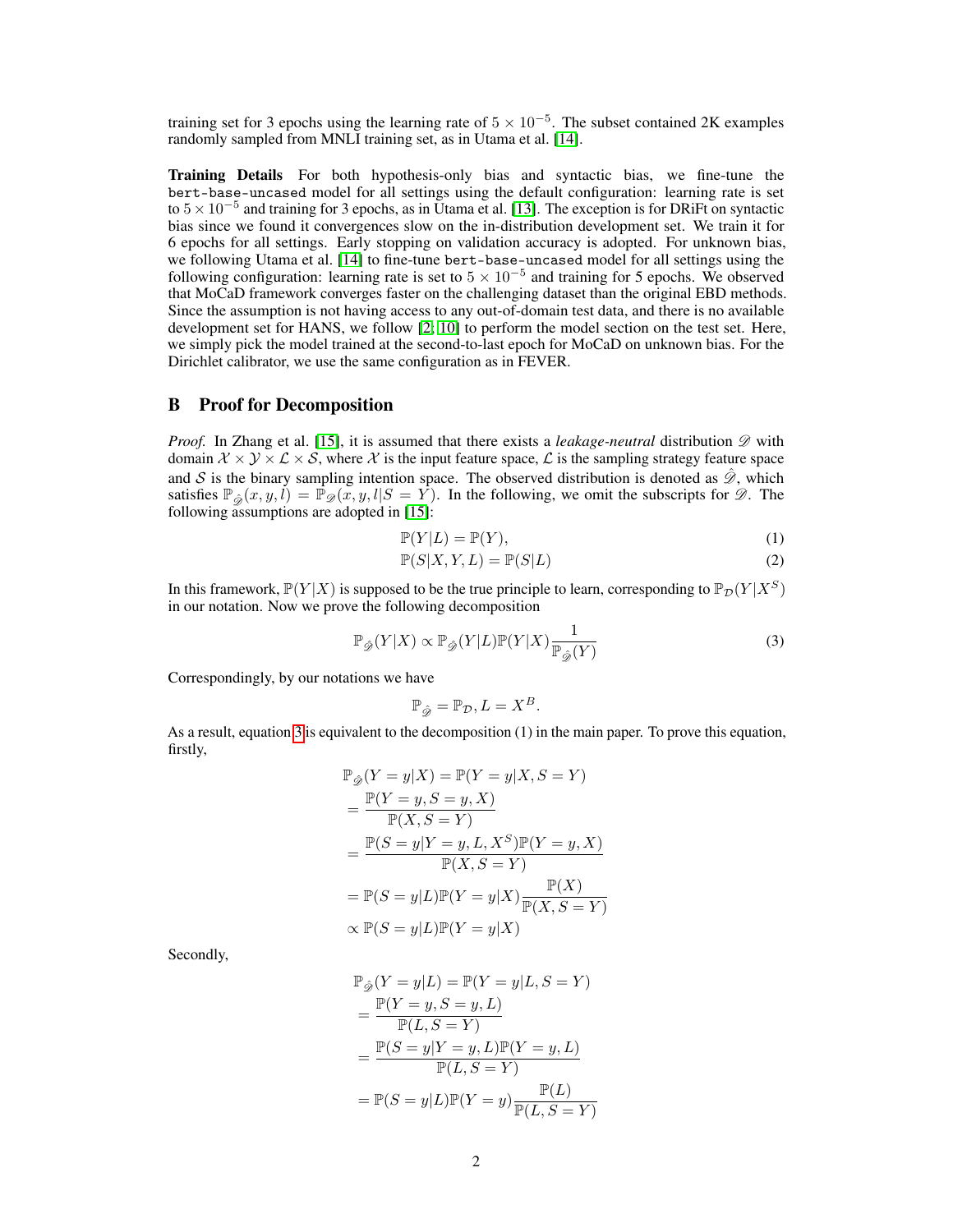By the above equations we have

$$
\begin{aligned} \mathbb{P}_{\hat{\mathscr{D}}}(Y=y|X) &\propto \frac{\mathbb{P}_{\hat{\mathscr{D}}}(Y=y|L)}{\mathbb{P}(Y=y)}\mathbb{P}(Y|X)\frac{\mathbb{P}(L,S=Y)}{\mathbb{P}(L)}\\ &\propto \mathbb{P}_{\hat{\mathscr{D}}}(Y=y|L)\mathbb{P}(Y|X)\frac{1}{\mathbb{P}(Y=y)} \end{aligned}
$$

As  $\mathbb{P}(Y)$  is a prior parameter chosen to balance the posterior distribution, it can be proved that this condition is satisfied when it equals  $\mathbb{P}_{\mathcal{D}}(Y)$ , as follows:

$$
\mathbb{P}_w(Y) \propto \sum_l \frac{\mathbb{P}(Y)}{\mathbb{P}_{\hat{\mathscr{D}}}(Y|L=l)} \mathbb{P}_{\hat{\mathscr{D}}}(Y|L=l) \mathbb{P}_{\hat{\mathscr{D}}}(L=l) = \mathbb{P}(Y)
$$

where  $\mathbb{P}_w(Y)$  denotes the distribution of Y after the reweighting. As a result  $\mathbb{P}_w(Y = y) \propto \mathbb{P}_p(Y = y)$ y) is satisfied when  $\mathbb{P}(Y = y) = \mathbb{P}_{\mathcal{D}}(Y = y)$ . That ends our proof.

## C Useful Notations

We introduce some notations used in the proof of theorems.

Notations (Level sets).

$$
S_B(b) := \{x \in \mathcal{X} | \mathbb{P}_{\mathcal{D}}(Y = 0 | X^B = x^b) = b\}
$$
  
\n
$$
S_{f_B}(l) := \{x \in \mathcal{X} | p_0^b(X = x) = l\}.
$$
  
\n
$$
S_E(a) := \{x \in \mathcal{X} | \mathbb{P}_{\mathcal{D}}(Y = 0 | X = x) = a\}
$$
  
\n
$$
S_R(s) := \{x \in \mathcal{X} | \mathbb{P}(Y = 0 | X^S = x^s) = s\}
$$

Notation  $(\tilde{s})$ .

$$
\tilde{s}_{a,b} = \frac{a(1-b)}{a(1-b) + b(1-a)}
$$

Notations  $(Y^S, \tilde{Y}, \hat{Y})$ .

$$
Y^{S}(x) := \operatorname{argmax}_{i \in \mathcal{Y}} \mathbb{P}_{\mathcal{D}}(Y = i | X^{S} = x^{s}), \tag{4}
$$

$$
\tilde{Y}(x) := \operatorname{argmax}_{i \in \mathcal{Y}} \mathbb{P}_{\mathcal{D}, f_M^*}(Y = i | X = x). \tag{5}
$$

$$
\hat{Y}(x) := \operatorname{argmax}_{i \in \mathcal{Y}} \mathbb{P}_{\mathcal{D}}(Y = i | X = x)
$$
\n(6)

**Notation**  $(\mathcal{P}^i(\cdot))$ . Denote  $\mathcal{P}^i(\mathcal{S}) := \mathbb{P}_{\mathcal{D}}(Y^S = i|\mathcal{S})$ .

**Definition 1** (False Reversal Rate). *For an input* x, we say  $f_B(x)$  *induces a false reversal if*  $\tilde{Y}(x) \neq$  $\hat{Y}(x) = Y^S(x)$ . The false reversal rate of a set S is defined as  $\frac{\mathbb{P}_{\mathcal{D}}(S_{fr})}{\mathbb{P}_{\mathcal{D}}(S)}$ , where  $x \in S_{fr}$  if it occurs *false reversal and*  $x \in S$ .

Similarly we define the False Agreement Rate:

**Definition 2** (False Agreement Rate). *For an input x, we say*  $f_B(x)$  *induces a false agreement, if*  $\tilde{Y}(x) = \hat{Y}(x) \neq Y^S(x)$ . The false agreement rate of a set S is defined as  $\frac{\mathbb{P}_{\mathcal{D}}(S_{fa})}{\mathbb{P}_{\mathcal{D}}(S)}$ , where  $x \in \mathcal{S}_{fa}$  if *it occurs false agreement and*  $x \in S$ .

## D Proof of Theorem 1

First we prove the following lemma.

<span id="page-2-0"></span>**Lemma 1.** Denote  $\mathcal{R}_b(a) := \mathcal{P}^1(\mathcal{S}_E(a) \cap \mathcal{S}_B(b))$ , and  $p_B(a|b) := \mathbb{P}_{\mathcal{D}}(\mathcal{S}_E(a)|\mathcal{S}_B(b))$ . We have

$$
\mathcal{R}_b(a) = \mathcal{P}^1(\mathcal{S}_R(\tilde{s}_{a,b})) = I(\tilde{s}_{a,b} < 0.5),\tag{7}
$$

$$
p_B(a|b) = C_{a,b} \mathbb{P}_{\mathcal{D}}(\mathcal{S}_R(\tilde{s}_{a,b})),\tag{8}
$$

*where*  $C_{a,b} = \frac{1}{2}(\frac{a}{b} + \frac{1-a}{1-b})^{-1}$ *.*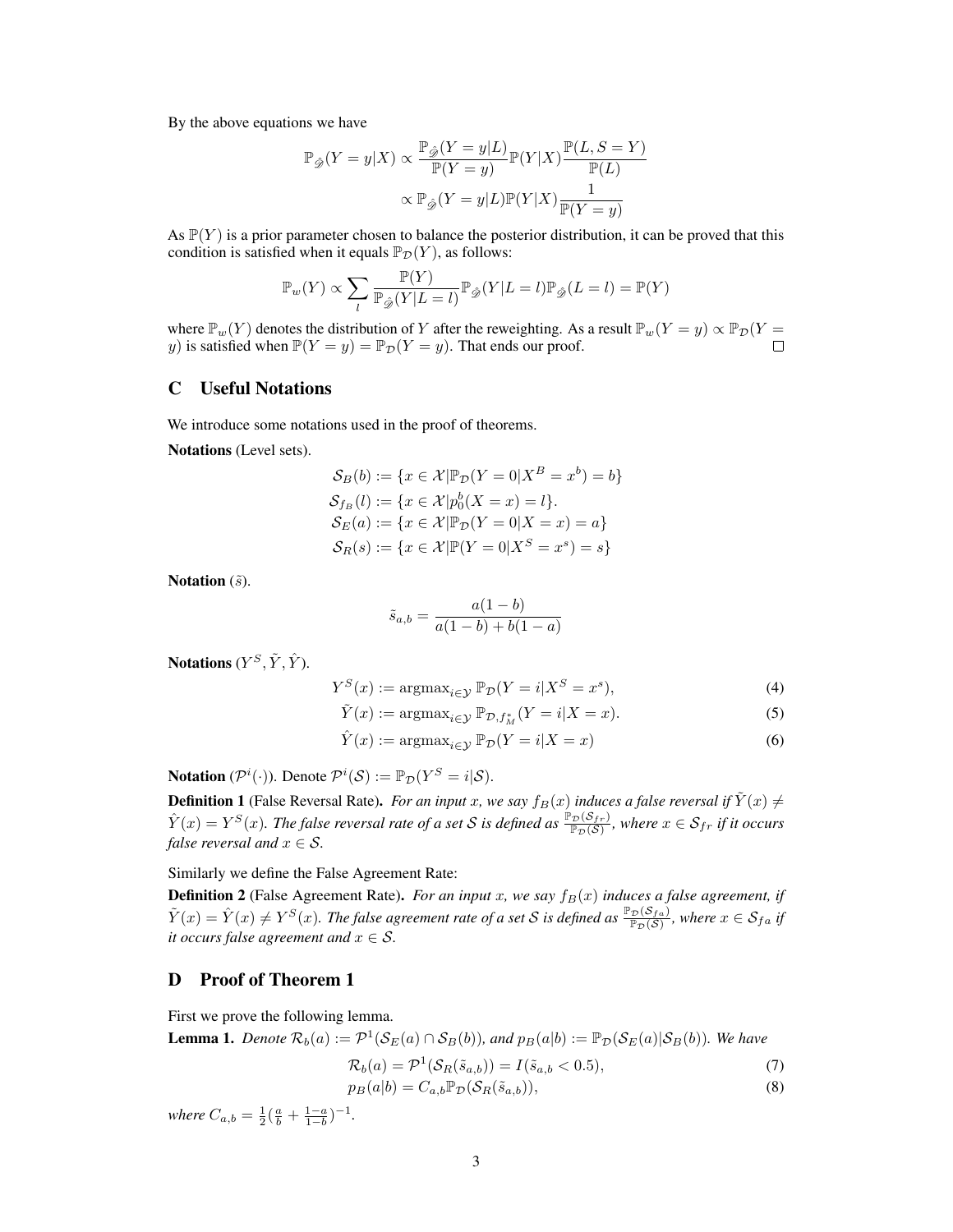*Proof.* For the first equation, it is obvious that  $S_E(a) \cap S_B(b) = S_R(\tilde{s}_{a,b}) \cap S_B(b)$ . Then we have

$$
\mathcal{P}^1(\mathcal{S}_E(a) \cap \mathcal{S}_B(b)) = \mathcal{P}^1(\mathcal{S}_R(\tilde{s}_{a,b}) \cap \mathcal{S}_B(b)).
$$

By the definition of  $\mathcal{P}^1$  we have

$$
\mathcal{P}^1(\mathcal{S}_R(\tilde{s}_{a,b}) \cap \mathcal{S}_B(b)) = \mathcal{P}^1(\mathcal{S}_R(\tilde{s}_{a,b})) = I(\tilde{s}_{a,b} < 0.5)
$$

The first equation follows.

By  $X^S \perp \!\!\! \perp X^B | Y$  on  $\mathbb{P}_{\mathcal{D}}$ , As  $\mathbb{P}(Y = 0 | X^S)$  is a function of  $X^S$ ,  $\mathbb{P}_{\mathcal{D}}(Y = 0 | X^B)$  is a function of  $X^B$ , we have

$$
\mathbb{P}_{\mathcal{D}}(Y=0|X^S)\bot \mathbb{P}_{\mathcal{D}}(Y=0|X^B)|Y\tag{9}
$$

Without loss of generality, we can assume that  $\mathbb{P}_{\mathcal{D}}(Y = 0 | X^S)$  takes value in a discrete set V. By the decomposition that

$$
\mathbb{P}_{\mathcal{D}}(Y|X) \propto \mathbb{P}_{\mathcal{D}}(Y|X^B)\mathbb{P}_{\mathcal{D}}(Y|X^S)
$$

We have

$$
\mathbb{P}_{\mathcal{D}}(\mathcal{S}_{E}(a)|\mathcal{S}_{B}(b)) = \sum_{i=0,1} \mathbb{P}_{\mathcal{D}}(\mathcal{S}_{R}(\tilde{s}_{a,b})|\mathcal{S}_{B}(b), Y = i)\mathbb{P}_{\mathcal{D}}(Y = i|\mathcal{S}_{B}(b))
$$
  
\n
$$
= \sum_{i=0,1} \mathbb{P}_{\mathcal{D}}(\mathcal{S}_{R}(\tilde{s}_{a,b})|Y = i)\mathbb{P}_{\mathcal{D}}(Y = i|\mathcal{S}_{B}(b))
$$
  
\n
$$
= \sum_{i=0,1} \frac{1}{2} \mathbb{P}_{\mathcal{D}}(Y = i|\mathcal{S}_{R}(\tilde{s}_{a,b}))\mathbb{P}_{\mathcal{D}}(\mathcal{S}_{R}(\tilde{s}_{a,b}))\mathbb{P}_{\mathcal{D}}(Y = i|\mathcal{S}_{B}(b))
$$
  
\n
$$
= \frac{1}{2}(\tilde{s}_{a,b} \cdot b + (1 - \tilde{s}_{a,b})(1 - b))\mathbb{P}_{\mathcal{D}}(\mathcal{S}_{R}(\tilde{s}_{a,b}))
$$
  
\n
$$
= \frac{1}{2}(\frac{a}{b} + \frac{1 - a}{1 - b})^{-1}\mathbb{P}_{\mathcal{D}}(\mathcal{S}_{R}(\tilde{s}_{a,b})).
$$

The second equation follows.

Now we start the proof of the theorem.

*Proof.* Without the loss of generality, consider the case when  $l_0 > 0.5$ . The proof for  $l_0 < 0.5$  has a symmetric form. Denote  $\mathcal{R}(a) := \mathcal{P}^1(\mathcal{S}_E(a) \cap \mathcal{S}_{f_B}(l))$ , and  $p_f(a|l) := \mathbb{P}_{\mathcal{D}}(\mathcal{S}_E(a)|\mathcal{S}_{f_B}(l))$ . The False Reversal Rate and False Agreement Rate on  $\mathcal{S}_{f_B}(l)$  is

$$
\mathcal{FR}(l) = \sum_{a} \mathcal{R}(a) p_f(a|l) I(a > l) I(a < 0.5) + (1 - \mathcal{R}(a)) p_f(a|l) I(a < l) I(a > 0.5)
$$
 (10)

$$
\mathcal{F}\mathcal{A}(l) = \sum_{a} (1 - \mathcal{R}(a)) p_f(a|l) I(a < l) I(a < 0.5) + \mathcal{R}(a) p_f(a|l) I(a > l) I(a > 0.5) \tag{11}
$$

The total debiasing error on  $S_{f_B}(l)$  is the summation of False Reversal Rate and False Agreement Rate, which denoted as  $E(l)$ . The difference of total debiasing error at  $l = a$  is

$$
\Delta E(a) = (1 - 2\mathcal{R}(a))p_f(a|l)
$$
\n(12)

 $\Delta E(a) < 0$  when  $\mathcal{R}(a) \in [0, 0.5), p_f(a|l) > 0, \Delta E(a) > 0$  when  $\mathcal{R}(a) \in (0.5, 1], p_f(a|l) < 0$ . By that, when  $p_f(a|l) > 0$ ,  $\forall a \in (0,1)$ , the total debiasing error is minimized at a s.t.  $\mathcal{R}(a) = 0.5$ .

Denote  $p_f^B(b|l) := \mathbb{P}_{\mathcal{D}}(\mathcal{S}_B(b)|\mathcal{S}_{f_B}(l))$ . We have

$$
\mathcal{R}(a) = \sum_{b} \mathcal{R}_{b}(a) p_{B}(a|b) p_{f}^{B}(b|l) \frac{1}{p_{f}(a|l)}
$$
(13)

We suppose the support of  $\mathbb{P}_{\mathcal{D}}(Y=0|X^B)$  condition on  $\mathcal{S}_{f_B}(l)$  is on  $(l_0-\epsilon, l_0+\epsilon)$ , i.e.  $p_f^B(b|l)$  is non-zero only if  $b \in (l_0 - \epsilon, l_0 + \epsilon)$ .

By Lemma [1,](#page-2-0) we have

$$
\mathcal{R}_b(a) = I(\tilde{s}_{a,b} < 0.5) \tag{14}
$$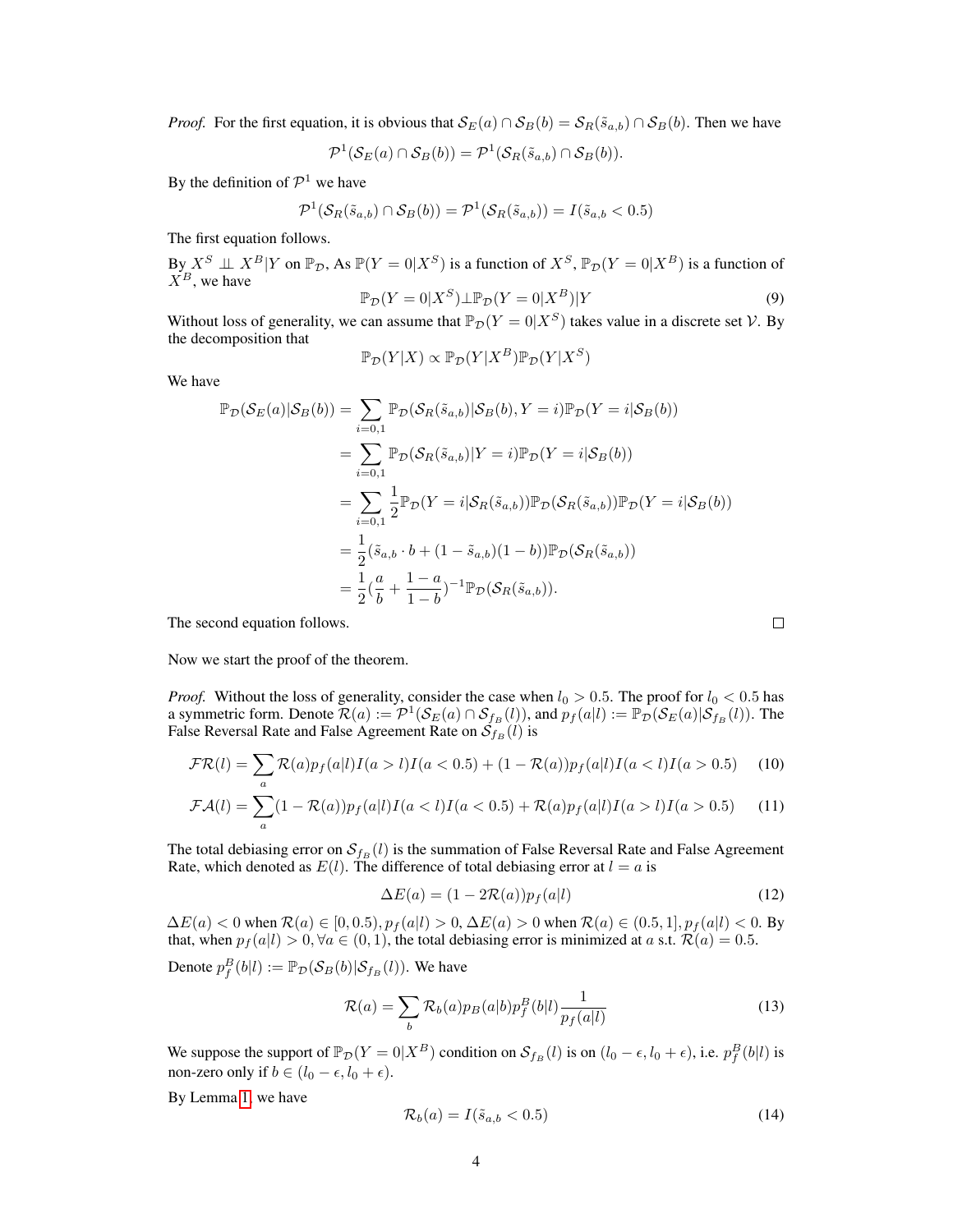When  $a \in (l_0 + \epsilon, 1), \tilde{s}_{a,b} > 0.5, \forall b$ . Thus  $\mathcal{R}_b(a) = 1, \forall b$ . We have

$$
\mathcal{R}(a) = \sum_{b} p_B(a|b) p_f^B(b|l) \frac{1}{p_f(a|l)} = 1
$$
\n(15)

Similarly it can be derived that  $\mathcal{R}(a) = 0$  when  $a \in (0, l_0 - \epsilon)$ . As a result, the debiasing error is non-decreasing as l decreases on the interval  $(0, l_0 - \epsilon)$  or increases on the interval  $(l_0 + \epsilon, 1)$ , i.e. The debiasing error increases as  $|l - \mathbb{P}_{\mathcal{D}}(Y = 0|\mathcal{S}_{f_B}(l))|$  increases. Denote the absolute difference between  $\mathbb{P}_{\mathcal{D}}(Y=0|\mathcal{S}_{f_B}(l))$  and  $l_{opt}$  which minimizes the debiasing error E as  $\delta(l_0,\epsilon,\alpha)$ . As

$$
\mathbb{P}_{\mathcal{D}}(Y=0|\mathcal{S}_{f_B}(l))=\sum_b bp_f^B(b|l) \in (l_0-\epsilon, l_0+\epsilon),\tag{16}
$$

 $l_{opt} \in (l_0 - \epsilon, l_0 + \epsilon)$ , we have  $\delta(l_0, \epsilon, \alpha) < 2\epsilon$ .

Now we consider the case when  $\alpha := \min_{X^S} \max_{i \in \{0,1\}} \mathbb{P}_{\mathcal{D}}(Y = i | X^S) > 0$ , i.e.  $\mathbb{P}_{\mathcal{D}}(\mathcal{S}_R(s)) = 0$ when  $s \in (1 - \alpha, \alpha)$ . When  $\tilde{s}_{a,b} \in (1 - \alpha, \alpha)$ , by Lemma 1  $p_B(a|b) = 0$ , and we have

$$
a \in \left(\frac{b}{\frac{1-b}{1-\alpha} + 2b - 1}, \frac{b}{\frac{1-b}{\alpha} + 2b - 1}\right) =: (L_{\alpha,b}, U_{\alpha,b})
$$
\n(17)

Both  $L_{\alpha,b}$  and  $U_{\alpha,b}$  increase as b increase. As a result, for  $\forall a \in (L_{\alpha,l_0+\epsilon},U_{\alpha,l_0-\epsilon}), p_f(a|l)$  $\sum_b p_B(a|b) p_f^B(b|l) = 0$ . When  $l_0 - \epsilon = L_{\alpha, l_0 + \epsilon}$ , we have

$$
\alpha = \frac{1}{2} + \frac{\epsilon}{2l_0(1 - l_0) + 2\epsilon^2} =: C_\alpha \tag{18}
$$

When  $l_0 + \epsilon = U_{\alpha, l_0 - \epsilon}$ , we also have  $\alpha = C_{\alpha}$ . As  $L_{\alpha, l_0 + \epsilon}$  decreases and  $U_{\alpha, l_0 - \epsilon}$  increases with  $\alpha$ , when  $\alpha < C_\alpha$ , we have the same conclusion:  $\Delta E(a) \ge 0$  when  $a \in (l_0 + \epsilon, 1)$  and  $\Delta E(a) \le 0$ when  $a \in (0, l_0 - \epsilon)$ , and  $\delta(l_0, \epsilon, \alpha) < 2\epsilon$ . That gives the first conclusion in Theorem 1.

For the case when  $\alpha > C_{\alpha}$ ,  $L_{\alpha, l_0+\epsilon} < l_0 - \epsilon$  and  $U_{\alpha, l_0-\epsilon} > l_0 + \epsilon$ . We consider the quantity  $l_0 - \epsilon - L_{\alpha, l_0 + \epsilon}$  and  $U_{\alpha, l_0 - \epsilon} - l_0 + \epsilon$ . Denote  $D(\alpha, l_0, \epsilon) = 2l_0 - (L_{\alpha, l_0 + \epsilon} + U_{\alpha, l_0 - \epsilon})$ . We have

$$
\frac{\partial D}{\partial \alpha} = \frac{(l_0 + \epsilon)(1 - l_0 - \epsilon)}{(1 - (l_0 + \epsilon) + 2(l_0 + \epsilon - 1)(1 - \alpha))^2} - \frac{(l_0 - \epsilon)(1 - l_0 + \epsilon)}{(1 - (l_0 - \epsilon) + 2(l_0 - \epsilon - 1)\alpha)^2}
$$
(19)

$$
= \frac{-(2l_0 - 1)[2\epsilon\alpha^2 + 2\alpha(l_0 + \epsilon)(l_0 - \epsilon) - 2\alpha(l_0 + \epsilon) - (l_0 + \epsilon)(l_0 - \epsilon) + l_0 + \epsilon]}{(1 - (l_0 + \epsilon) + 2(l_0 + \epsilon - 1)(1 - \alpha))^2(1 - (l_0 - \epsilon) + 2(l_0 - \epsilon - 1)\alpha)^2}
$$
(20)

$$
=:-\frac{1}{A}\left[2\epsilon\alpha^2+2\alpha(l_0+\epsilon)(l_0-\epsilon)-2\alpha(l_0+\epsilon)-(l_0+\epsilon)(l_0-\epsilon)+l_0+\epsilon\right],A>0
$$
 (21)

There exists  $\alpha'$  s.t.  $\frac{\partial D}{\partial \alpha}(\alpha, l_0, \epsilon) < 0$  when  $\alpha < \alpha', \frac{\partial D}{\partial \alpha}(\alpha, l_0, \epsilon) > 0$  when  $\alpha > \alpha'$ . When  $\alpha = C_{\alpha}$ ,

$$
\frac{\partial D}{\partial \alpha}(C_{\alpha}, l_0, \epsilon) = \frac{2\epsilon(l_0 + \epsilon)(l_0 - \epsilon)(1 - (l_0 + \epsilon))(1 - (l_0 - \epsilon))}{A[2(l_0 + \epsilon)(l_0 - \epsilon) - 2l_0]^2} > 0
$$
\n(22)

Thus  $D(\alpha, l_0, \epsilon) > D(C_{\alpha}, l_0, \epsilon) = 0$  when  $\alpha > C_{\alpha}$ . Denote  $C := l_0 - \epsilon - \frac{l_0 + \epsilon}{(l_0 + \epsilon) + (1 - l_0 - \epsilon) \frac{\alpha}{1 - \alpha}}$ , we have  $l_{opt} \in (l_0 - \epsilon - C, U_{\alpha, l_0 - \epsilon})$ , as a result  $C < \delta(l_0, \epsilon, \alpha) < 2\epsilon + C$ . That ends our proof.

$$
\qquad \qquad \Box
$$

### E Proof of Theorem 2

*Proof.* As  $\tilde{Y}(X) = 0$  if and only if  $\mathbb{P}_{f_B}(Y = 0 | X) > \mathbb{P}_{f_B}(Y = 1 | X)$ . The later is equivalent to  $\mathbb{P}_{\mathcal{D}}(Y=0|X)/q_0^b(x) > \mathbb{P}_{\mathcal{D}}(Y=1|X)/q_1^b(x),$ 

equivalently

$$
\mathbb{P}_{\mathcal{D}}(Y=0|X) > q_0^b(x).
$$

As a result, when  $\hat{Y}(X) \neq \tilde{Y}(X)$ , we have

$$
\mathbb{P}_{\mathcal{D}}(Y = \hat{Y}(x)|X = x) < q_{\hat{Y}(x)}^b(x)
$$

Conversely, the above equation induces  $\tilde{Y}(X) \neq \hat{Y}(X)$ .

 $\Box$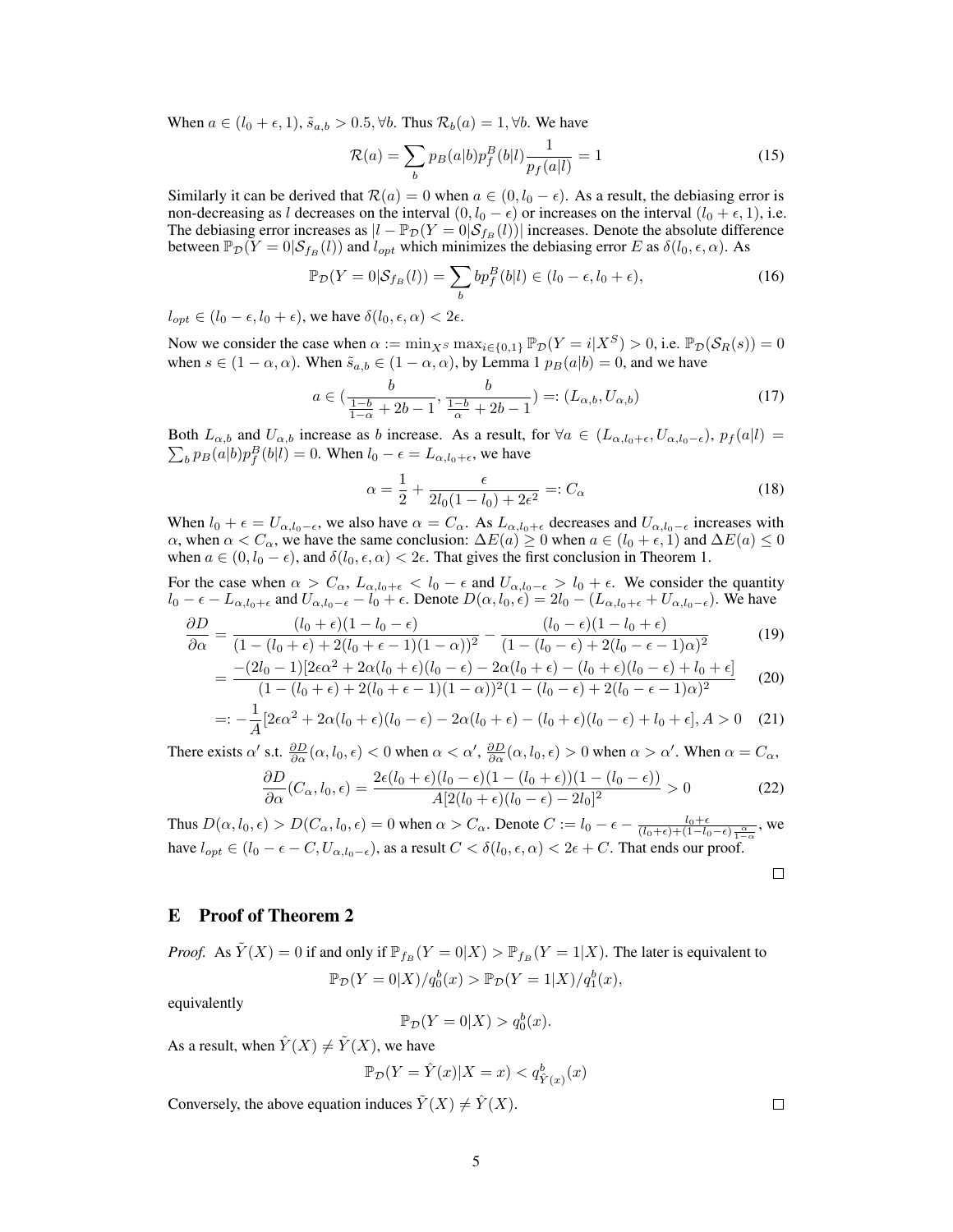

<span id="page-5-0"></span>Figure 1: Reliability diagrams of the bias-only models on MNLI. On MNLI, (a) the syntactic bias-only model and (c) the unknown bias-only model are over-confident, (b) the hypothesis-only bias-only model is under-confident.

## F Over- or Under-Confidence of the Bias-only Model on MNLI

We plot the confidence-reliability diagram [\[6\]](#page-7-7) of these three models in Figure [1.](#page-5-0) The wide blue bars show the average accuracy of the bias-only model, and the narrow red bars show the gap between the average accuracy and the confidence of the bias-only model, i.e., the uncertainty estimation on the predicted class. For perfectly calibrated predictions, the curve in a reliability diagram should be as close as possible to the diagonal. Most of the blue bars below the diagonal indicate that the model is over-confident, otherwise is under-confident. It can be observed that the syntactic bias-only model and unknown bias-only model are over-confident, and the hypothesis-only bias-only model is under-confident.

# G The Classification Accuracy of the Calibrated Bias-only Models

To facilitate the study, we demonstrate the classification accuracy of the calibrated bias-only models on different training datasets, as shown in Table [1.](#page-5-1) In the table, Un-Cal, Dirichlet, and TempS denote the bias-only model without calibration, with temperature scaling and Dirichlet calibrator, respectively.

<span id="page-5-1"></span>

|                  |      |      |      | FEVER HANS MNLI Unknown |
|------------------|------|------|------|-------------------------|
| $Un-Cal$         | 60.6 | 54.8 | 63.8 | 63.2                    |
| TempS            | 60.6 | 54.8 | 63.8 | 63.2                    |
| <b>Dirichlet</b> | 62.7 | 69.9 | 64.0 | 63.4                    |

Table 1: Accuracy of the calibrated bias-only models on different training datasets.

# H Experiment on Image Classification

In image classification experiments, we validate the effectiveness of MoCaD on the texture bias in realistic images.

Datasets We follow Bahng et al. [\[1\]](#page-7-8) to conduct our experiment. The experiment is conducted on the 9-Class Imagenet dataset [\[1\]](#page-7-8), which is a subset of ImageNet [\[5\]](#page-7-9) containing 9 super-classes. The validation dataset and ImageNet-A [\[8\]](#page-7-10) are used for evaluation. For the in-distribution validation dataset, an 'unbiased' accuracy measurement is used to evaluate the debiasing performance, denoted as Unbiased. It first obtains the proxy ground truths  $c \in \{1, \ldots, K\}$  for texture bias using texture feature clustering. Then the dataset is grouped according to the texture-class combination  $(c, y)$ . The combination-wise accuracy  $A_{c,y}$  is computed by  $Corr(c, y)/Pop(c, y)$ , where  $Corr(c, y)$  is the number of correctly predicted samples in  $(c, y)$  and Pop $(c, y)$  is the total number of samples in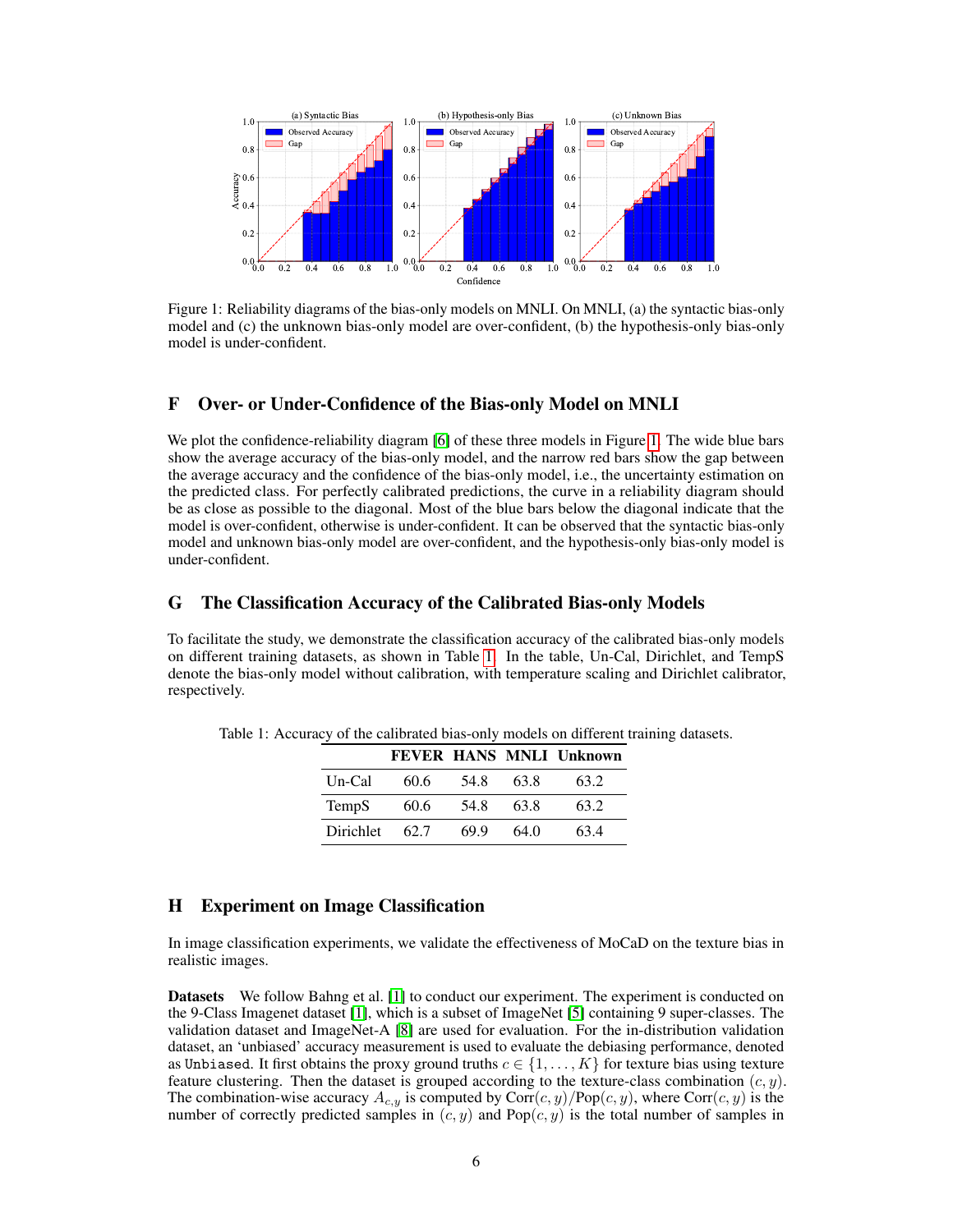$(c, y)$ . Finally, Unbiased is the mean accuracy over all  $A_{c,y}$  where the population Pop $(c, y) > 10$ . Specifically, the texture features are extracted from images by computing the gram matrices of low-layer feature maps to capture the edge and color cues. It uses the feature maps from layer relu1\_2 of the ImageNet pre-trained VGG16 [\[12\]](#page-7-11). The clustering process is done with the mini-batch k-means algorithm with  $k = 9$  and batch size 1024. As k-means clustering is non-convex, the clustering is repeated three times with different initialization, and the averaged performance across the three trials is reported. ImageNet-A [\[8\]](#page-7-10) is a dataset of natural adversarial filtered images that fool ImageNet-trained ResNet50 [\[7\]](#page-7-12). The images consist of many failure modes of networks when "frequently appearing background elements" [\[8\]](#page-7-10) become erroneous cues for recognition.

Main Model and Bias-only Model Following [\[1\]](#page-7-8), the main model is a fully convolutional network followed by a global average pooling (GAP) layer and a linear classifier. Specifically, ResNet-50 architecture [\[7\]](#page-7-12) is adopted as the main model. The bias-only model is a CNN with smaller receptive fields, which is expected to biased towards texture bias. Specifically, it is a BagNet [\[3\]](#page-7-13), which is a variant of the ResNet50 architecture, by replacing many  $3 \times 3$  with  $1 \times 1$  convolutions, thereby limiting the receptive field size of the topmost convolutional layer.

| --- ------ <u>-</u>       |                |                       |                   |  |  |
|---------------------------|----------------|-----------------------|-------------------|--|--|
| <b>Method</b>             | ID             | <b>UnBiased</b>       | <b>ImageNet-A</b> |  |  |
| PoE                       | $94.6 + 0.2$   | $94.3 + 0.3$          | $31.8 \pm 1.9$    |  |  |
| <b>PoETempS</b>           | $94.7 + 0.3$   | <b>94.5</b> $\pm$ 0.3 | $31.9 \pm 1.1$    |  |  |
| PoE <sub>Dirichlet</sub>  | $94.6 + 0.4$   | $94.3 + 0.4$          | $30.5 \pm 1.2$    |  |  |
| <b>DRiFt</b>              | $94.6 + 0.2$   | $94.4 \pm 0.3$        | $31.9 \pm 0.8$    |  |  |
| <b>DRiFt</b> TempS        | $94.8 + 0.4$   | $94.4 + 0.4$          | $32.5 + 1.2$      |  |  |
| <b>DRiFt</b> Dirichlet    | $94.5 + 0.2$   | $94.3 \pm 0.2$        | $32.4 \pm 1.0$    |  |  |
| <b>InvR</b>               | $94.5 + 0.4$   | 94.1 $\pm$ 0.5        | $31.6 \pm 0.3$    |  |  |
| InvR <sub>TempS</sub>     | $94.3 + 0.1$   | $93.8 \pm 0.1$        | $32.2 \pm 1.5$    |  |  |
| <b>InvR</b> Dirichlet     | $94.4 + 0.4$   | $94.2 \pm 0.2$        | $31.8 \pm 0.9$    |  |  |
| LMin                      | $90.9 \pm 0.5$ | $90.5 \pm 0.6$        | $27.7 \pm 1.6$    |  |  |
| $LMin_{TempS}$            | $91.1 + 0.6$   | $90.6 \pm 0.6$        | $28.1 \pm 1.8$    |  |  |
| LMin <sub>Dirichlet</sub> | $91.2 + 0.2$   | $90.9 + 0.2$          | $26.1 \pm 0.8$    |  |  |

<span id="page-6-0"></span>Table 2: Classification accuracy on image classification.

Training Details and Configurations We follow the configuration in [\[1\]](#page-7-8): the batch size is set to 128; learning rates are initially set to 0.001 and are decayed by cosine annealing and training for 120 epochs. As advised by Bahng et al. [\[1\]](#page-7-8), we use AdamP optimizer [\[9\]](#page-7-14) in the experiment. We experiment with 8 implementations of MoCaD, i.e. two different calibrators combined with four different ensembling strategies as the same as in previous experiments. For Learned-Mixin, the entropy term weight is set to the value suggested by [\[1\]](#page-7-8). We run each experiment five times and report the mean scores and the standard deviations. For the Dirichlet calibrator, we use the same configuration as in FEVER.

Experimental Results Table [2](#page-6-0) shows the experimental result on image classification. We can see that our MoCaD can achieve the best debiasing performance among all EBD methods, but the improvement is inconsistent. According to our theoretical analysis, that may because the invariant mechanism for image classification task has a higher certainty (bigger  $\alpha$ ), reducing the impact of calibration error on debiasing.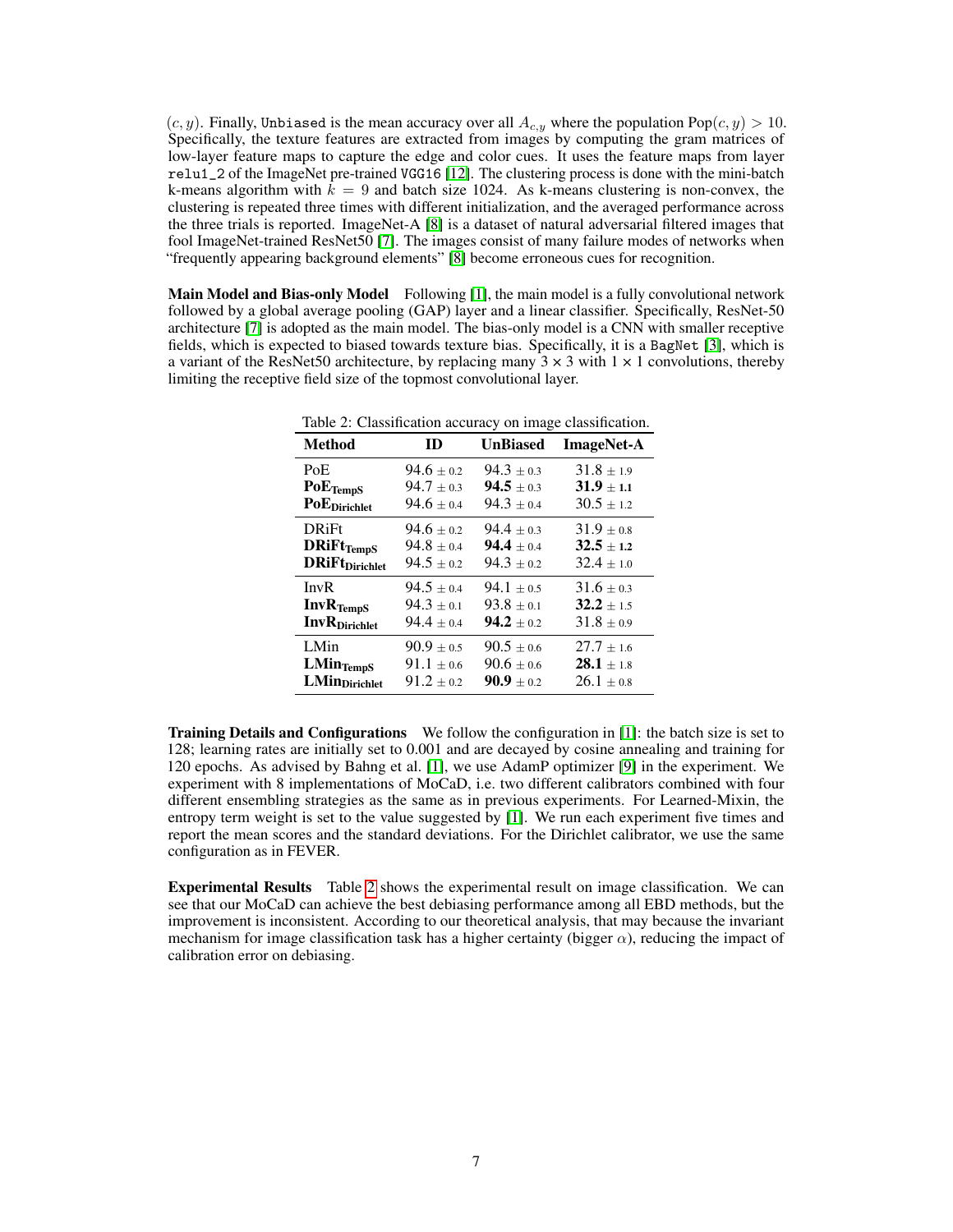#### References

- <span id="page-7-8"></span>[1] Hyojin Bahng, Sanghyuk Chun, Sangdoo Yun, Jaegul Choo, and Seong Joon Oh. Learning de-biased representations with biased representations. In *International Conference on Machine Learning*, pages 528–539. PMLR, 2020.
- <span id="page-7-4"></span>[2] Yonatan Belinkov, Adam Poliak, Stuart M Shieber, Benjamin Van Durme, and Alexander Rush. On adversarial removal of hypothesis-only bias in natural language inference. *NAACL HLT 2019*, page 256, 2019.
- <span id="page-7-13"></span>[3] Wieland Brendel and Matthias Bethge. Approximating cnns with bag-of-local-features models works surprisingly well on imagenet. *arXiv preprint arXiv:1904.00760*, 2019.
- <span id="page-7-2"></span>[4] Christopher Clark, Mark Yatskar, and Luke Zettlemoyer. Don't take the easy way out: Ensemble based methods for avoiding known dataset biases. In *Proceedings of the 2019 Conference on Empirical Methods in Natural Language Processing and the 9th International Joint Conference on Natural Language Processing (EMNLP-IJCNLP)*, pages 4060–4073, 2019.
- <span id="page-7-9"></span>[5] Jia Deng, Wei Dong, Richard Socher, Li-Jia Li, Kai Li, and Li Fei-Fei. Imagenet: A largescale hierarchical image database. In *2009 IEEE conference on computer vision and pattern recognition*, pages 248–255. Ieee, 2009.
- <span id="page-7-7"></span>[6] Chuan Guo, Geoff Pleiss, Yu Sun, and Kilian Q Weinberger. On calibration of modern neural networks. *arXiv preprint arXiv:1706.04599*, 2017.
- <span id="page-7-12"></span>[7] Kaiming He, Xiangyu Zhang, Shaoqing Ren, and Jian Sun. Deep residual learning for image recognition. In *Proceedings of the IEEE conference on computer vision and pattern recognition*, pages 770–778, 2016.
- <span id="page-7-10"></span>[8] Dan Hendrycks, Kevin Zhao, Steven Basart, Jacob Steinhardt, and Dawn Song. Natural adversarial examples. *arXiv preprint arXiv:1907.07174*, 2019.
- <span id="page-7-14"></span>[9] Byeongho Heo, Sanghyuk Chun, Seong Joon Oh, Dongyoon Han, Sangdoo Yun, Youngjung Uh, and Jung-Woo Ha. Slowing down the weight norm increase in momentum-based optimizers. *arXiv preprint arXiv:2006.08217*, 2020.
- <span id="page-7-5"></span>[10] Rabeeh Karimi Mahabadi, Yonatan Belinkov, and James Henderson. End-to-end bias mitigation by modelling biases in corpora. In *Annual Meeting of the Association for Computational Linguistics*, 2020.
- <span id="page-7-1"></span>[11] Tal Schuster, Darsh Shah, Yun Jie Serene Yeo, Daniel Roberto Filizzola Ortiz, Enrico Santus, and Regina Barzilay. Towards debiasing fact verification models. In *Proceedings of the 2019 Conference on Empirical Methods in Natural Language Processing and the 9th International Joint Conference on Natural Language Processing (EMNLP-IJCNLP)*, pages 3410–3416, 2019.
- <span id="page-7-11"></span>[12] Karen Simonyan and Andrew Zisserman. Very deep convolutional networks for large-scale image recognition. In *International Conference on Learning Representations*, 2015.
- <span id="page-7-0"></span>[13] Prasetya Ajie Utama, Nafise Sadat Moosavi, and Iryna Gurevych. Mind the trade-off: Debiasing nlu models without degrading the in-distribution performance. *arXiv preprint arXiv:2005.00315*, 2020.
- <span id="page-7-3"></span>[14] Prasetya Ajie Utama, Nafise Sadat Moosavi, and Iryna Gurevych. Towards debiasing nlu models from unknown biases. In *Proceedings of the 2020 Conference on Empirical Methods in Natural Language Processing (EMNLP)*, pages 7597–7610, 2020.
- <span id="page-7-6"></span>[15] Guanhua Zhang, Bing Bai, Jian Liang, Kun Bai, Shiyu Chang, Mo Yu, Conghui Zhu, and Tiejun Zhao. Selection bias explorations and debias methods for natural language sentence matching datasets. In *Proceedings of the 57th Annual Meeting of the Association for Computational Linguistics*, pages 4418–4429, 2019.